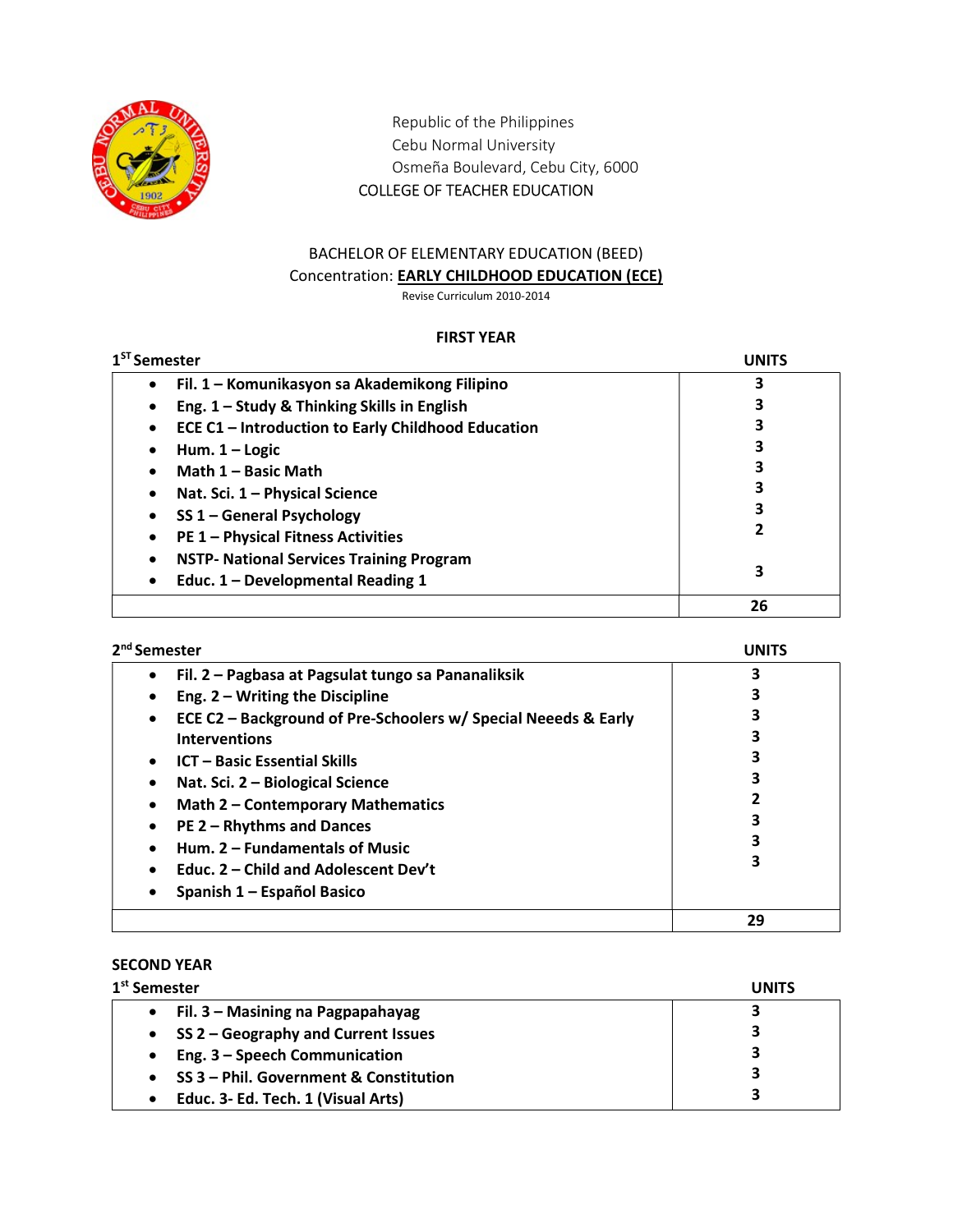| <b>ECE C3- Characteristcs of Early Learners</b> | 3  |
|-------------------------------------------------|----|
| ECE C4 – Home-School Realations                 | 3  |
| <b>Educ. 4- Facilitating Learning</b>           | 3  |
| Spanish 2 - Español Intermedio                  | 3  |
| PE 3 – Fundamentals of Games and Sports         |    |
|                                                 | 29 |

| 2 <sup>nd</sup> Semester                                                      |    |
|-------------------------------------------------------------------------------|----|
| ECE C5 - Early Childhood Competencies and Curriculum Design<br>$\bullet$      |    |
| Educ. $5 - Ed$ . Tech. $2 - (ICT)$<br>٠                                       |    |
| Educ. 6 - Teaching Profession<br>٠                                            |    |
| Educ. 7 - Principles of Teaching 1<br>٠                                       |    |
| Educ. 8 - Developmental Reading 2                                             |    |
| ECE C6 - Creative Arts: Music, Arts, Movements and Dramatic Play<br>$\bullet$ |    |
| for Young Children                                                            |    |
| <b>ECE C7- Reading Readiness Methods and Strategies</b><br>$\bullet$          |    |
| ECE C8 - Observational Child Study 2<br>$\bullet$                             |    |
| <b>PE 4 - Recreational Activities</b>                                         | 3  |
|                                                                               | 26 |

## THIRD YEAR

| <sup>ST</sup> Semester                                           | UNITS |
|------------------------------------------------------------------|-------|
| <b>History 1- Philippine History</b><br>٠                        |       |
| Lit. $1$ – Literature of the Philippines<br>٠                    |       |
| Educ. 9 – Principles of Teaching 2                               |       |
| <b>Educ. 10 Assessment of Student Learning</b>                   |       |
| Educ. $11$ – Field Study 1                                       |       |
| ECE C9 - Science and Health: Concepts and Processes              |       |
| <b>ECE C10 - Mathematics for Young Children</b>                  |       |
| ECE C11 - Classroom Management in Early Childhood Education<br>٠ |       |
| ECE C12 - Guidance and Couseling for Young Children<br>٠         | 3     |
|                                                                  | 27    |

| 2 <sup>nd</sup> Semester                                                   | UNITS |
|----------------------------------------------------------------------------|-------|
| SS 4- Economics with Agrarian Reform<br>$\bullet$                          | 3     |
| Educ. 12 - Assessment of Student Learning 2<br>$\bullet$                   | 3     |
| Educ. $13$ – Field Study 2<br>$\bullet$                                    | 3     |
| Educ. 14 - Curriculum Development<br>$\bullet$                             | 3     |
| Educ. 15 - Intro. to Research<br>$\bullet$                                 | 3     |
| ECE 13 – Observation and Assessment of Early Learners<br>$\bullet$         | 3     |
| ECE C14 – Trends & Issues in Preschool<br>$\bullet$                        | 3     |
| ECE C15 – Preparation of Instructional Materials and Teaching<br>$\bullet$ | 3     |
| <b>Devices</b>                                                             | 3     |
| ECE C16 - Information Technology in Early Childhood Education<br>$\bullet$ | 3     |
|                                                                            | 27    |